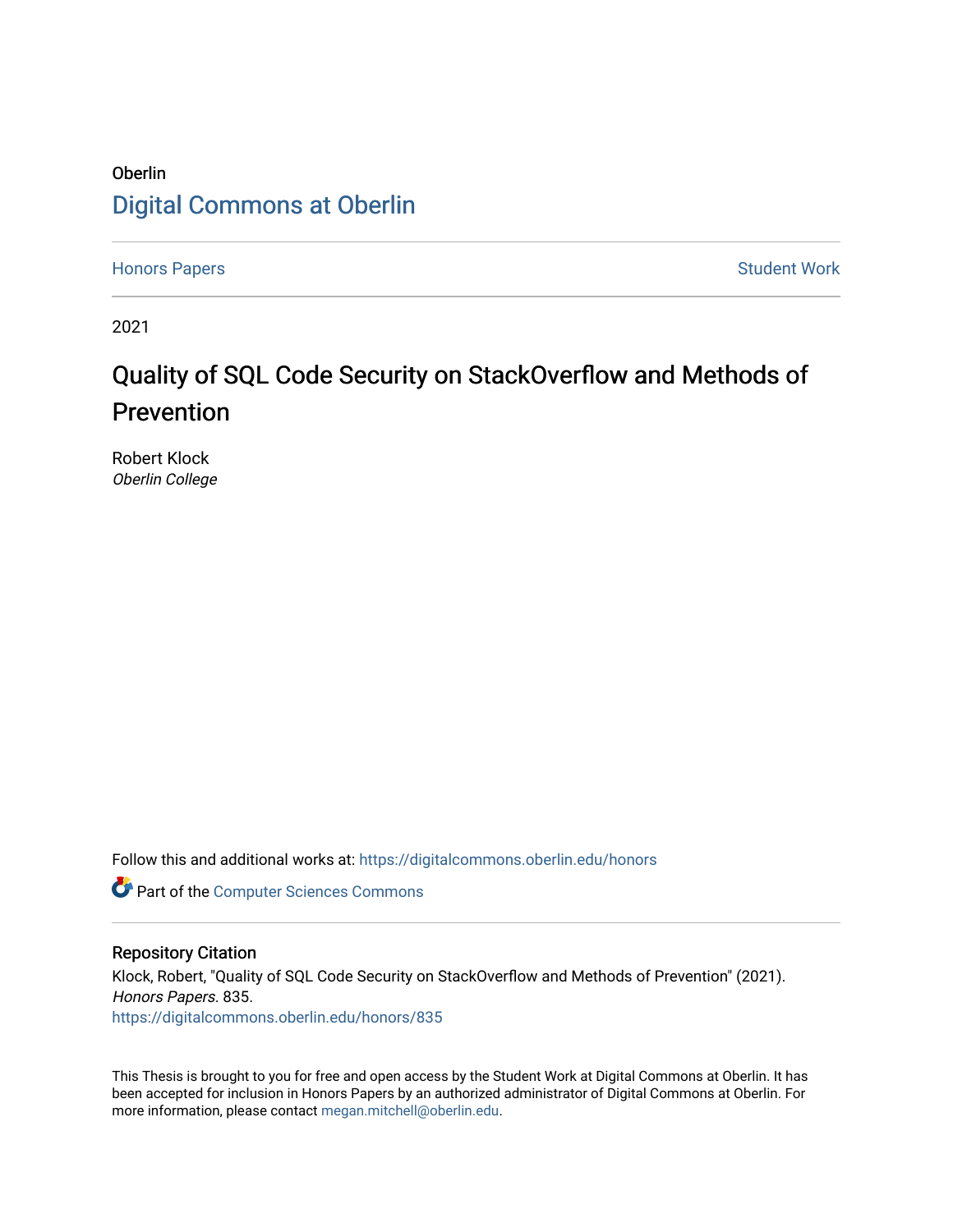### Quality of SQL Code Security on StackOverflow and Methods of Prevention

Robert Klock *Oberlin College* Dr. Cynthia Taylor *Oberlin College*

#### Abstract

This paper explores the frequency at which SQL/PHP posts on the website Stackoverflow.com contain code susceptible to SQL Injection, a common database vulnerability. Specifically, we analyze whether other users give notice of the vulnerability or provide an answer that is secure. The majority of questions analyzed were vulnerable to SQL Injection and were not corrected in their answers or brought to the attention of the original poster. To mitigate this, we present a machine learning bot which analyzes the poster's code and alerts them of potential injection vulnerabilities, if necessary.

*Keywords:* StackOverflow, SQL Injection, security, text mining, machine learning

#### 1 Introduction

StackOverflow is a Q&A website for programmers to ask and answer questions pertaining to computer science, oftentimes for programming and software development. It is used by experts and beginners alike and provides an environment for the exchange of ideas and advice. However, the ease of use associated with StackOverflow can be harmful when provided code is insecure or security vulnerabilities go ignored or undetected by viewers. As presented by Fischer et al. in [1], code snippets from StackOverflow are continuously used as is in real world applications and often contain security vulnerabilities. Posts related to databases on StackOverflow frequently do not include discussion of potential Injection vulnerabilities in posted code when appropriate.

This paper explores the practices around insecure SQL and PHP code on StackOverflow, specifically the amount of code snippets that are injectable and the frequency at which answers and comments point out or correct those issues. We outline the behaviors associated with insecure SQL and PHP posts on StackOverflow and give an outline of various classification techniques to detect and prevent database injection.

#### 2 Motivation

Injection, including SQL Injection, is the number one web application security vulnerability as of 2020 according to the Open Web Application Security Project® (OWASP) nonprofit [6].

A SQL Injection occurs when a user with malicious intentions gains access to a website's database by exploiting poor handling of user input. Successful injections can result in access to confidential database information and deletion or modification of data, among other turnouts. SQL Injection sets itself apart from other security vulnerabilities because of its relatively straightforward prevention methods (Real Escape, Bounded User Input, etc.) and subpar discussion in university-level database textbooks [7]. The combination of lack of education surrounding SQL Injection prevention, ease and frequency of use of code provided on StackOverflow, and relatively uncomplicated solution of injection vulnerabilities led to the research project outlined in this paper.

We show that PHP/SQL code on StackOverflow is frequently insecure and not mentioned or prevented in answers or comments. To mitigate this, we present a bot that automatically detects, warns, and educates Stack-Overflow users about the possibility of SQL Injection in their code. While the specific rate at which software developers copy provided code into production is not known, it is clear that it is a somewhat common practice despite its potential danger.

#### 3 Related Work

In [1], Fischer et al. discuss how StackOverflow users oftentimes copy the code provided to them online directly into their production software. In particular, they show the frequency at which code from StackOverflow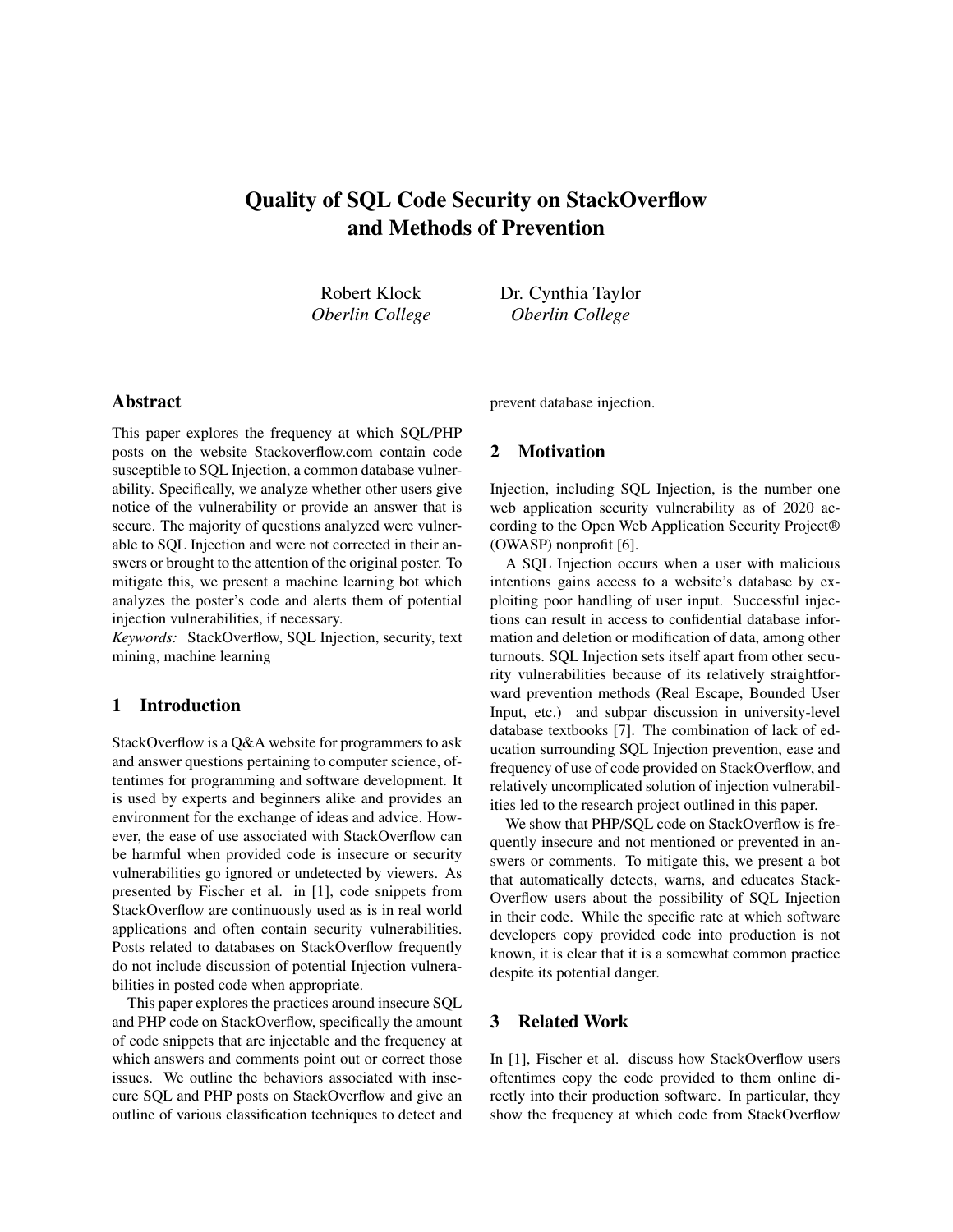was used as is in Android applications available on the Google Play app store. Alarmingly, 15.4% of the 1.3 million applications analyzed contained a security-related code snippet. More so, 97.9% of those code snippets were insecure, defined as:

Snippets that contained obviously insecure code, e.g. using outdated algorithms or static initialization vectors and keys for symmetric cryptography, weak RSA keys for asymmetric cryptography, insecure random number generation, or insecure SSL/TLS implementations.

Despite their inherent insecurity, these code snippets still made it into production applications, which could be potentially devastating.

In [7], Taylor and Sakharkar discuss the coverage of SQL Injection and prevention in undergraduate database courses. In the top 50 computer science programs in the United States (at the time of writing) seven textbooks were used in total. Of those, only two explicitly mentioned SQL Injection. Others even provided examples that are susceptible to Injection.

#### 4 Methods

#### 4.1 Obtaining Data

The entirety of StackOverflow was downloaded over the course of many days using curl. This was done for ease of querying as we were specifically looking for pages related to SQL or PHP. Since the database was only downloaded once, all posts that were analyzed during this project were at least a year old (most fell into the pre-2016 years). Although some tools and paradigms undergo drastic changes over the course of a year, SQL Injection-vulnerable practices do not change as fast, so the gap in analyses poses little disadvantage to our study. Additionally, pages on StackOverflow are likely to be stagnant after their first year, which provided an opportunity for us to observe them consistently across different trials.

Later in the paper we will outline the machine learning methods used to classify vulnerable code snippets. The model presented in this paper utilized batch learning, which means a set of data was trained and tested on and no new data was passed in. Another training possibility is referred to as *online* learning, where a model learns on some data and is continuously retrained on new data. This would be the case if we periodically pulled data from StackOverflow for retraining, but we did not implement that.

The full data obtained from StackOverflow had multiple issues of clarity. First, it was human-produced in an uncontrolled environment. Questions may be unclear, comments may be incorrect, etc. With that, the code we obtained was still difficult to analyze. It is rare for someone to post the entirety of their application or codebase in a single StackOverflow post, so we only had a small glimpse into the practices going on (sometimes, though, these were the most critical parts of their application). Additionally, programmers may include irrelevant comments in their code that contain terms that could otherwise be interpreted as SQL code. With this, code was extensively cleaned to remove irrelevant characters (queries like SELECT were kept, but the \$ before \$SELECT would be taken away).

#### 4.1.1 Qualitative Coding

In order to analyze the corpus of StackOverflow posts effectively, Eliana Grossof developed a qualitative coding criteria for quick and consistent analysis and categorization. This method involves creating a series of binary variables to describe a post (i.e. *relevant, contains a code snippet, is SQL-injectable*). Throughout the duration of the project, we analyzed 1117 StackOverflow posts (questions, answers, and comments) and qualitatively coded them. Then, each post was re-coded independently by another team member for verification. If a mismatch occurred in the code representation of a post between two people they met and discussed a final code representation of the post. StackOverflow allows for multiple answers for a single post. When we refer to the answer of a post, we are referring to the answer with the most upvotes. All other answers get categorized with "everything else".

|  | SQLI | RE L | CO P | MSQLI BUI |  |
|--|------|------|------|-----------|--|
|  |      |      |      |           |  |

Table 1: Qualitative codes for the code snippet in Figure 1 indicating the values of relevancy (R), vulnerability to SQL Injection (SQLI), use of Real Escapes (RE), external links (L), presence of a code snippet (CO), use of at least one prepared statement (P), mention of SQL Injections (MSQLI), and use of bounded user input (BUI).

Table 1 shows the corresponding qualitative codes for the code snippet of a StackOverflow post shown in Figure (1).

#### 5 Detect-and-Warn Bot Motivation and Approaches

One behavioral pattern emerged upon analysis of hundreds of comments: oftentimes when people had glaring vulnerabilities in their code, commenters would simply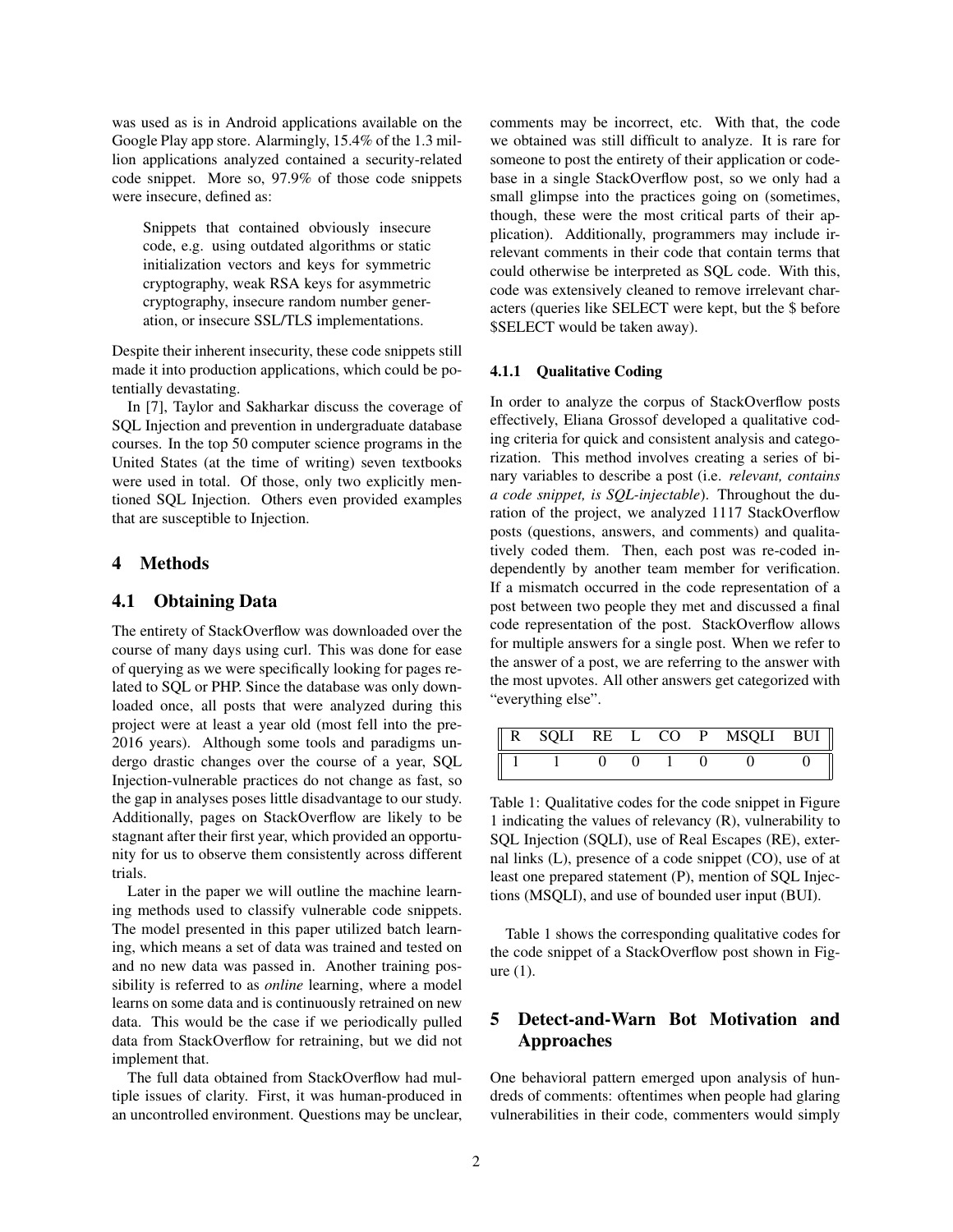```
<?php
 include 'conn.php';
 $conn = mysqli_connect($dbhost, $dbuser, $dbpass, $dbname);
   Check connection
 if (!5conn) {
     die("Connection failed: " . mysqli_connect_error());
 \mathbf{r}$name = $_POST['name'];
 $password = $_POST['password'];
 $result = mysqli_query($conn, "SELECT Name, Password FROM users WHERE Name = '$name'");
 $row = mysqli_fetch_assoc($result);
 if (password verify($ POST['password'], $row['Password'])) {
     $_SESSION['loggedin'] = true;
     $_SESSSION['name'] = $row['Name'];
     $ESSION['start'] = time();$_SESSION['expire'] = $_SESSION['start'] + (1 * 60) ;
     echo "<div class='alert alert-success' role='alert'><strong>Welcome!</strong> $row[Name]
     <p><a href='edit-profile.php'>Edit Profile</a></p>
     <p><a href='logout.php'>Logout</a></p></div>";
} else {
     echo "<div class='alert alert-danger' role='alert'>Name or Password are incorrects!
     <p><a href='login.html'><strong>Please try again!</strong></a></p></div>";
\mathcal{F}75
```
Figure 1: An example code snippet from a StackOverflow post with its corresponding qualitative code representation shown in Table 1.

tell the poster to research SQL Injection on their own instead of providing background information, links to resources, or a secure solution. To alleviate some of the burden of trying to find helpful information, our bot will not only detect instances of vulnerable code, but also provide some educational resources for the poster to educate themselves.

A variety of approaches were explored to implement the bot to detect and warn StackOverflow users of Injection vulnerabilities in their code. These include Linear Support Vector Machines (SVMs), Naive Bayes, Decision Trees, and deep neural networks. Extensive data pre-processing was used to transform the code from StackOverflow posts into a format suitable for machine learning algorithms. The pipeline to obtain data for the models consisted of downloading StackOverflow pages, gathering the code from each page by looking for code blocks in HTML posts which were tagged with  $\langle \text{code} \rangle$ tags, and cleaning and encoding that text into vectors using TF-IDF vectorization.

#### 6 Encoding with TF-IDF

Machine learning algorithms cannot easily deal with raw natural language. Instead, it must be transformed into numerical format. TF-IDF Vectorization is one of the ways we can put words into a format that classification algorithms can work with. TF stands for term frequency, which is the amount of a time a term occurs in a document. The more times a term appears in a document, the larger its term frequency. IDF stands for inverse document frequency, which is the frequency of that term appearing in other documents. The advantage of using TF-IDF vectorization over other "bag of words" representations is that TF-IDF places less emphasis on terms that appear frequently over all documents in a corpus. For example, the term "a" occurs frequently in many texts and is relatively uninteresting (it does not tell us much about how a given sequence of terms is different from others). Terms with a high term frequency and document frequency (i.e. they occur many times in each document of a corpus) are called "stop words" and get encoded with a small weight with TF-IDF vectorization. Importantly, TF-IDF embeddings do not preserve the ordering of words in a document.<sup>1</sup>

So, "I love CS, CS hates me" yields the same encoding as "I hate CS, CS loves me". This poses issues in situations where ordering is critical, but we found reasonable

<sup>&</sup>lt;sup>1</sup>Note: In our implementation, we make use of a TF-IDF parameter that takes in a corpus of stop words and ignores any instances of them. This allows the model to ignore unhelpful terms, even if those terms may not be considered "stop words" in the data. We chose to ignore all typical stop words in the English language.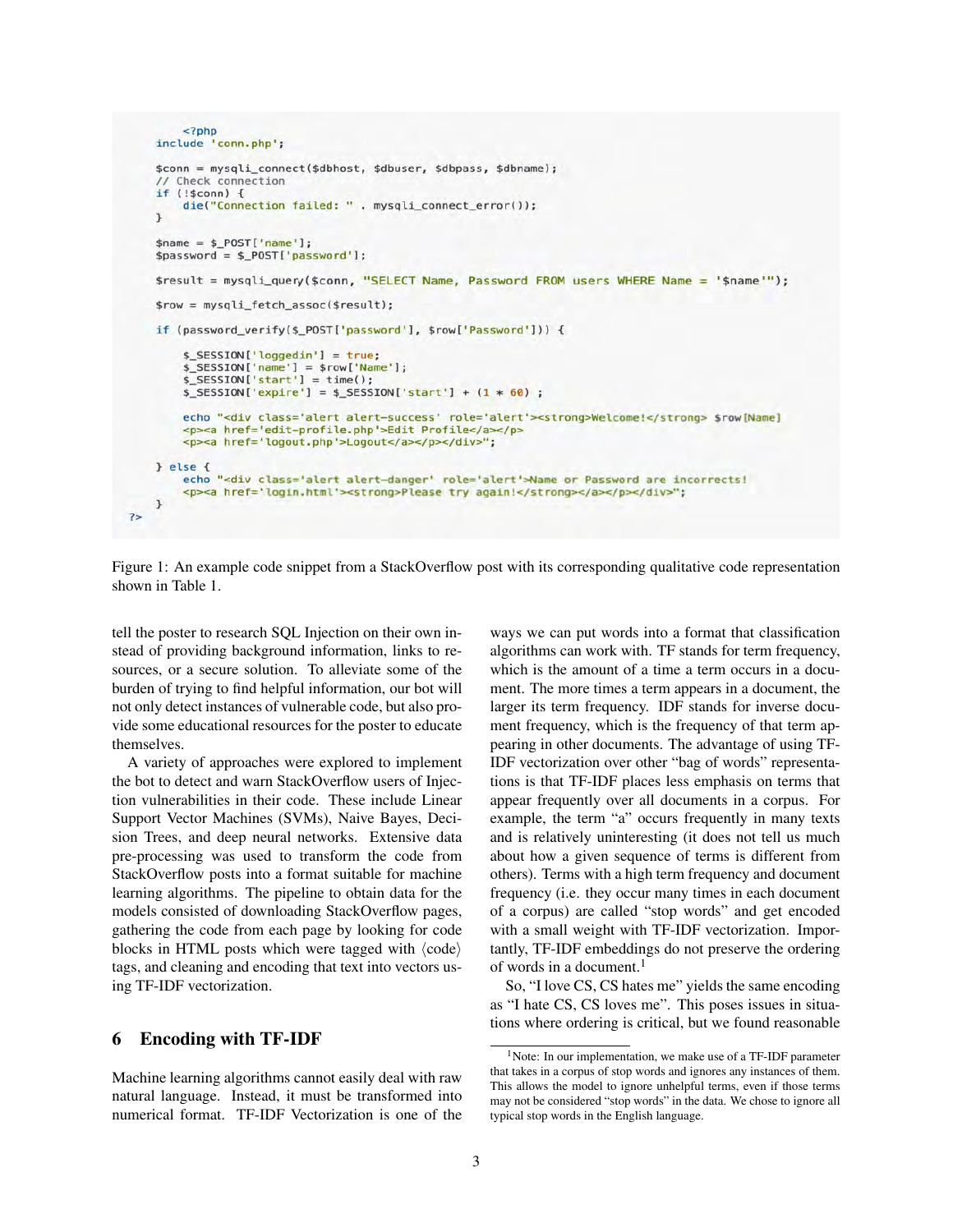success in classification of code regardless. Implementing a bot that uses an order-preserving method of text embedding has merit for a future project.

$$
TF(t,d) = \frac{f_{t,d}}{\sum t' \in d \ f_{t',d}} \tag{1}
$$

$$
IDF(t,d) = log \frac{N}{|d \in D : t \in d|}
$$
 (2)

$$
TFIDF(t,d,D) = TF(t,d) * IDF(t,D)
$$
 (3)

Equation (1) shows the computation of term frequency given a term *t* and document *d*. *ft*,*<sup>d</sup>* is the frequency of a particular term in the given document, it is divided by the total amount of unique terms appearing in the given document. Equation (2) is the calculation of the IDF, which is the logarithmically scaled inverse ratio of documents containing the given term over all documents in the corpus N. TF-IDF is the product of these two calculations.

In natural language, the significance or meaning of a term is not always explicitly unique to the term itself. Sometimes the terms around a given term affect its meaning. This is especially the case in Bag of Words embeddings like TF-IDF. Since order is not preserved, "The sky is blue, the sky is not green" is encoded the same as "The sky is not blue, the sky is green". These sentences have drastically different meanings because of the location of the "not". We can increase the number of "grams" to improve on this and introduce some order into our embedding. In the original sentence (with one gram) the respective grams are [The, sky, is, blue, not, green]. With two grams, we add the grams [The sky, sky is, is blue, blue the, the sky, is not, not green]. This is a bit easier to decipher, and it becomes clear that the "not" is directly related to the word "green". We achieved best performance with one to three grams for the Linear SVM.

The utilization of various amounts of grams greatly increases the amount of terms in the resulting vector. Fortunately, the implementation of TF-IDF vectorization we use takes two other parameters: maximum document frequency and minimum document frequency. Maximum document frequency disqualifies grams that appear in more than a certain percentage of documents (80%, for example), limiting the amount of stop words that make their way into the eventual vectorization. Minimum document frequency disqualifies grams that do not appear in at least a certain amount of documents (for example, a term must appear in at least 50 documents). Both of these parameters are tuned by hand and reasonable values can be found via grid search.

#### 7 Classification Techniques

A few different techniques for classification were explored over the course of this project, including Linear SVMs, Naive Bayes, Decision Trees, and deep neural networks. Each implementation was built out by myself, with the exception of Naive Bayes which was implemented by Sam Fertig. Evans Muzulu assisted in the creation of the Decision Trees model. All models were trained on the same batch of training data (using 495 questions) and evaluated during training using kfold cross-validation. After analyzing the training performance of each model (its cross-validation accuracy), Linear SVM and deep neural networks were selected for further fine-tuning to improve performance.

Cross-validation, specifically k-fold cross-validation, is a technique used to better evaluate the performance of a model on its training data. During training, the training set is split up into smaller chunks called folds. Then, the model is trained on n-1 folds and validated on the final fold. The validation accuracy of all classifiers was averaged across folds to get a mean validation accuracy.

#### 7.1 Linear SVM

We chose to work with Linear SVMs because of their ability to perform well on complex and small datasets and their capability to generalize well with soft margin classification [2]. Unlike traditional logistic regression models, Linear SVMs work by finding a decision boundary between two classes that maximizes the distance from each class. This forms what is referred to as a "wide road". This, paired with soft-margin classification, led to a model that was fairly accurate at classifying vulnerable code blocks from StackOverflow.

As opposed to having a hard-set boundary dividing classes from each other, soft margin classification allows for some outliers of one class to belong to another class. This makes a model robust to outliers and increases its likelihood to generalize well to new data. The nature of our problem and data is not so clear cut (there are no hard-set rules for when code is or is not SQL Injectable, and not all information is accessible) so soft margin classification comes in handy when analyzing data. We made use of a relatively small hyperparameter value of C, which modulates the width of the "road" (larger numbers, like 100, shrinks the width). This led to more margin violations but leaves room for the model to generalize to more data.

Analyzing the accuracy of a model is not always the best way to understand its full performance. Two better metrics include precision and recall, which comprise the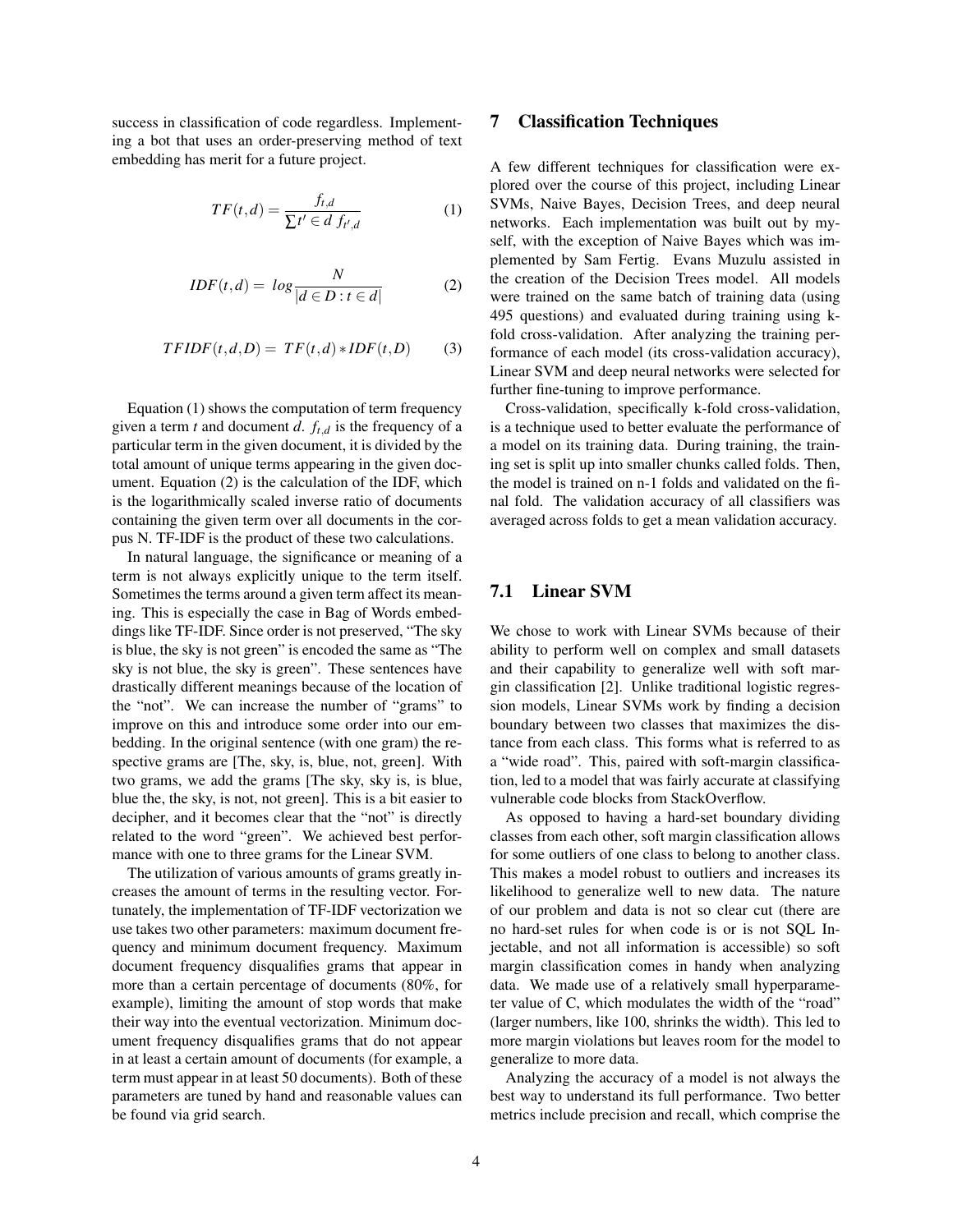

Figure 2: Confusion matrix of the Linear SVM model. From top left clockwise are the total occurrences of true negatives, false positives, true negatives, and false negatives.

axes of a confusion matrix plot for a model.

$$
precision = \frac{True \text{ Positives}}{True \text{ Positives} + False \text{ Positives}} \quad (4)
$$

$$
recall = \frac{True \text{ Positives}}{True \text{ Positives} + False \text{ Negatives}} \tag{5}
$$

The equations for precision and recall are shown in (4) and (5) respectively. The precision keeps track of how often the model made a correct positive classification. Recall measures the proportion of correctly identified positive instances. Together, they make up the vertical and horizontal axes in Figure (2). During training, we made use of k-fold cross validation with a fold value of 8. Overall, the SVM's validation accuracy was 84% and its test accuracy dropped to 74.2 %. The confusion matrix outlining the ways in which the Linear SVM classified code is shown in Figure (2).The Linear SVM's precision score was 82% and its recall score was 89%. We did not mind having many false negatives as this would prevent the bot from over alerting StackOverflow users and eventually being taken down on account of spam. With that said, the confusion matrix top left and bottom right corners are important, as they indicate the true positives and negatives. The bottom left quadrant indicates the frequency of false positives. Those are the instances where our model was not confident and misclassified an injectable snippet as safe. Our team feels this is better than potentially overwarning people whose code is actually secure (which would add more instances to the top right corner).

#### 7.2 Naive Bayes

Naive Bayes classifiers make use of Bayes' Theorem, which is shown in  $(6)^2$ . Similar to Decision Trees, Naive Bayes models learn which attributes are associated with high probabilities of belonging to a certain class. In our case, certain grams may be more frequently used in SQL Injectable code than others. When that gram appears in a new instance, it may push the classifier closer to believing that instance is SQL Injectable. This process of combining the different probabilities of different grams belonging to each class is continued for grams in new data, by which a final classification is made [5]. Similar to our method of embedding text into vectors, Naive Bayes does not make use of order of probabilities (this is why it is called *Naive*). This may seem like an oversimplification to work with, but in practice it has been shown to perform well.

In our case, however, Naive Bayes did not perform well. It predicted that all instances in the validation set were SQL Injectable (see Figure (3)). In some cases, this was a correct prediction. However, we do not want to scare every StackOverflow user that posts about SQL into thinking that their code is insecure, so we did not continue with the Naive Bayes model.

$$
P(h|D) = \frac{P(D|h) * P(h)}{P(D)}\tag{6}
$$

#### 7.3 Decision Trees

As presented in [5], Decision Trees work by systematically sorting an instance into different possible categorizations based on the presence of certain attributes in said instance. The various combinations of attributes that comprise a given instance form a path from the root of the tree to a leaf, by which a final classification is made.

A Decision Tree is formed from training data by analyzing the entropy and information gain of a certain attribute which adjusts where the attribute is analyzed in the tree (higher information gains correspond to decisions closer to the root). The entropy and information gain of an attribute A in a set S are shown in equations

 ${}^{2}P(h|D)$  is the posterior probability: that hypothesis *h* is true given *D*. P(D|h) is the probability of *D* given *h* is true. P(h) is the probability of *h* being true (also called prior probability), and P(D) is the probability of *D* regardless of *h*.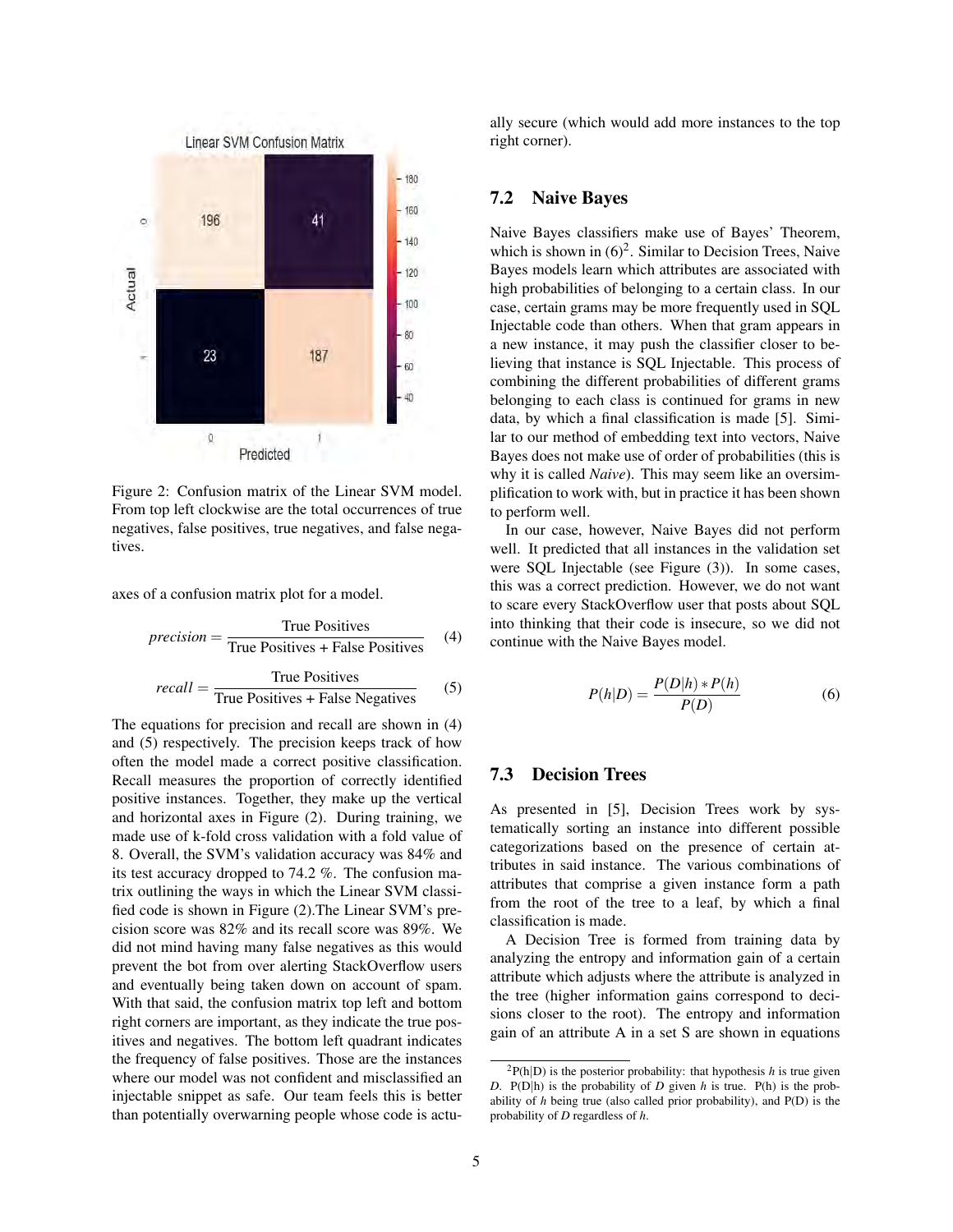

Figure 3: Confusion matrix of the Naive Bayes classifier. It did not perform well because it believed everything it came across was SQL Injectable.



Figure 4: Confusion matrix of the Decision Tree classifier. It performed slightly worse than the Linear SVM model during training and validation.

(7) and  $(8)^{34}$  The validation accuracy over 8 folds for Decision Trees was 79%, which dropped to 66% after testing. Since Linear SVM performed better, we chose to not continue with Decision Trees, though Random Forests may be explored in the future.

$$
E(S) = \sum_{i=1}^{c} -p_i log_2 p_i \tag{7}
$$

$$
Gain(S, A) = E(S) - \sum_{v \in Values(A)} \frac{|S_v|}{|S|} E(S_v)
$$
(8)

#### 7.4 Deep Neural Net

Many attempts were made at crafting a deep neural network for classification. However, all models overfit the data and did not perform well on validation sets. Multiple different configurations and regularization techniques were used to improve performance of the neural network. Once overtraining was detected, dropout was implemented. Dropout is a regularization technique that was proposed by Hinton et al. in [3]. It works by randomly ignoring certain neurons during training, which keep a neural network from overfitting the data. This was a promising approach, as it is especially effective for networks that operate on small amounts of data, but no improvement was found. We also attempted to optimize the model with Adam optimization, but saw little improvement [4]. This led us to believe that the problem is not appropriate for a deep neural network (its use is overkill). Or, there was simply not enough data to give it at the time which would allow it to learn the necessary patterns to detect SQL Injection-vulnerable code. However, this does not mean that one cannot be used down the line once more data is gathered or the model is implemented in a way that allows for online learning.

#### 8 The Bot

As of the completion of this thesis, the bot has not been fully implemented. However, it is expected to be finished by the end of this Spring semester. We will make use of the StackOverflow API to periodically pull and analyze

 $^{3}$ In (7),  $p_i$  is the proportion of an instance S belonging to class *i*. *c* is the total number of different possible classes. In our case,  $c = 2$  since a binary classification is made: a post's code either SQL Injectable or not.

 ${}^{4}$ In (8) *A* is a given attribute and *Values*(*A*) is all possible values for *A*.  $S_v$  is the subset of all training examples *S* where an attribute has value *v*. So, the second half of equation (8) calculates the total loss of entropy for a given attribute, which tells us more information when making a decision about an example.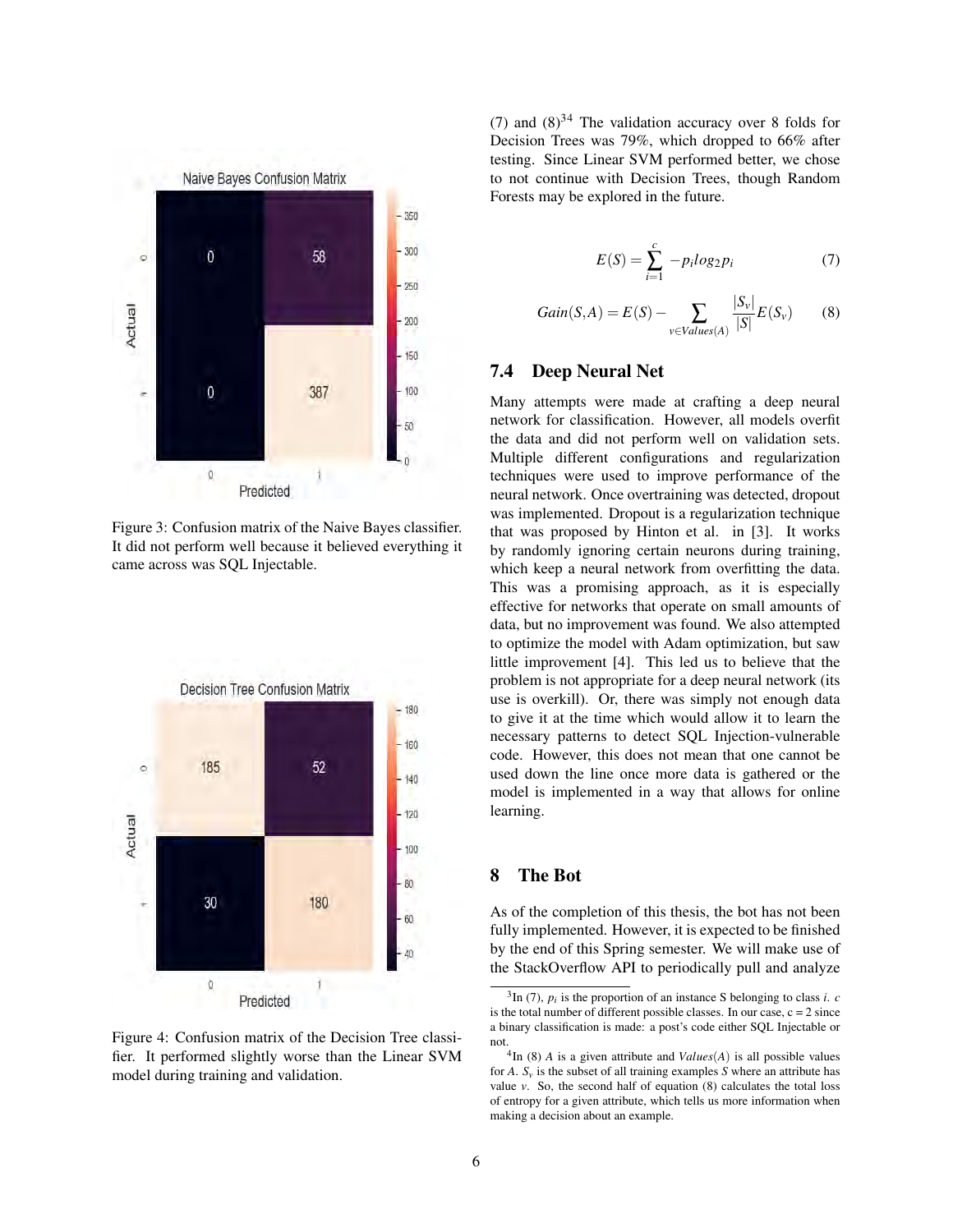

Figure 5: Learning curves for the deep neural network during training: the mean training loss and accuracy during each epoch and the mean validation loss and accuracy at the end of each epoch. Training accuracy and validation accuracy are ideally supposed to rise closer to 1 during training. Training and validation loss should have decreased during training. However, validation loss takes a dip (not even into an appropriate range), then begins to increase. Validation accuracy increases and then plateaus, showing no improvement in learning. This can be caused by a number of factors including a small validation set, which we have.

posts from StackOverflow with PHP or SQL labels. This is done via a cron job running on OCCS. From there, posts will be passed through another machine learning model in development which will determine if the post in question is relevant to us or not (likely using a Linear SVM again). If so, the post will be analyzed by the Linear SVM classifier described above. Posts with a positive classification will be added to a queue for commenting. The queue will be emptied by posting a comment on each post which will warn the user of possible vulnerabilities in their code. This comment also will also include a link to a web page we set up on OCCS that discusses the project, the bot, and the necessary information for developers to protect themselves against SQL Injections.

#### 9 Results

Overall, we found StackOverflow to not be SQL Injection warning savvy. A very small percentage (four out of all 1117) of answers to vulnerable questions contained code that answered the poster's question and fixed their security flaws. This could be attributed to the relatively sub par coverage of Injection prevention techniques in the literature, vulnerabilities that went undetected, or unwillingless to alert the poster, among other possibilities.



Figure 6: Percentage of analyzed answers which do not offer a solution for the original post's vulnerability. Very few users provided secure solutions to insecure posts.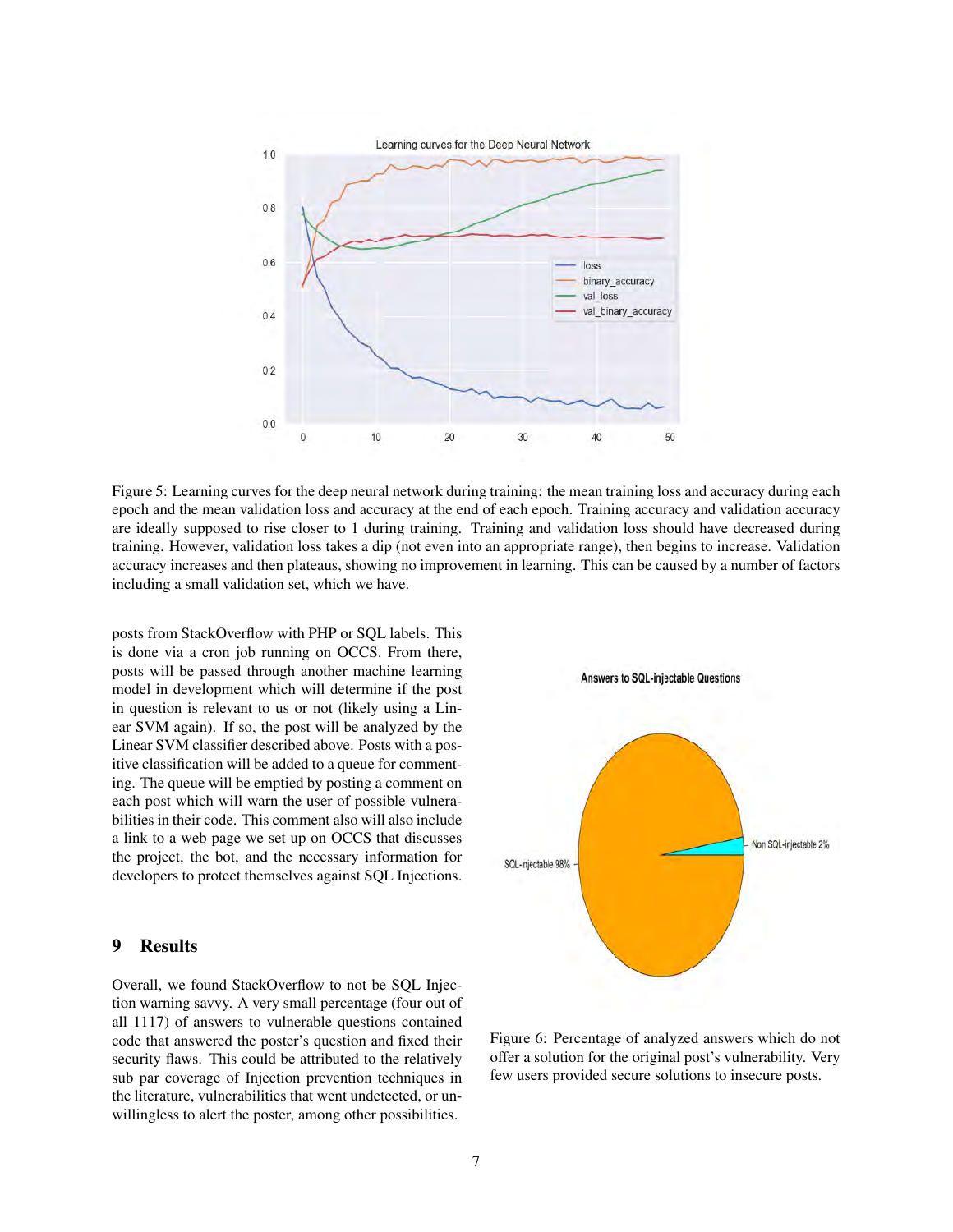

Figure 7: Upset plot showing the total amount of questions recorded that used real escapes, prepared statements, bounded user input, or were SQL Injectable (lower left). It also shows the frequency of various qualitative coding combinations across all questions. Clearly, the majority of questions were coded as injection-vulnerable. Few made use of all three prepared statements, bounded user input, and real escapes.

Many pages ended up with identical combinations of qualitative codes. This may be an indication that coding practices which lead to insecure code are learned (though, it could just be a pattern that emerged for no reason). The frequency of each combination of codes for all posts, questions, and everything else on a given Stack-Overflow page that we analyzed are expressed in Figures (7), (8), and (9), respectively, as upset plots, which were created by Eliana Grossof. The bottom left corners of these figures show the amount of total times a post element was coded as SQL Injectable, made use of bounded user input, included a prepared statement, or used a real escape. The main plot shows the distributions of various combinations of these codes across each page's subsections. It is clear that the widest range of code combinations occurs in the questions on StackOverflow. Comments and answers most frequently just contain SQL Injectable advice or code. Additionally, behaviors that make use of more than one qualitative coding trait are more frequent than those that demonstrate a single behavior. Of course, these are only hypotheses that were extrapolated from the data and not verified in an experiment to find causality.

#### 10 Future Work

Future work (including time spent on the project during the rest of this semester) consists of finalizing the setup of the bot to post comments to StackOverflow on our behalf, honing the messages and resources (or potentially writing our own) to communicate effectively the



Figure 8: Upset plot which follows the same format as in Figure (7), but for the qualitative codes representing all answers analyzed from StackOverflow. Again, the majority of answers are SQL Injectable. However, there is a large drop off in the amount of answers that fall into most other combinations of codes.



Figure 9: Upset plot for all instances of "everything else", which is all non top-upvoted answers and comments on a given StackOverflow post. As with the answers presented in Figure (8), the majority of everything else on a post was SQL Injectable and very few instances provided code that made use of real escapes, bounded user input, or prepared statements.